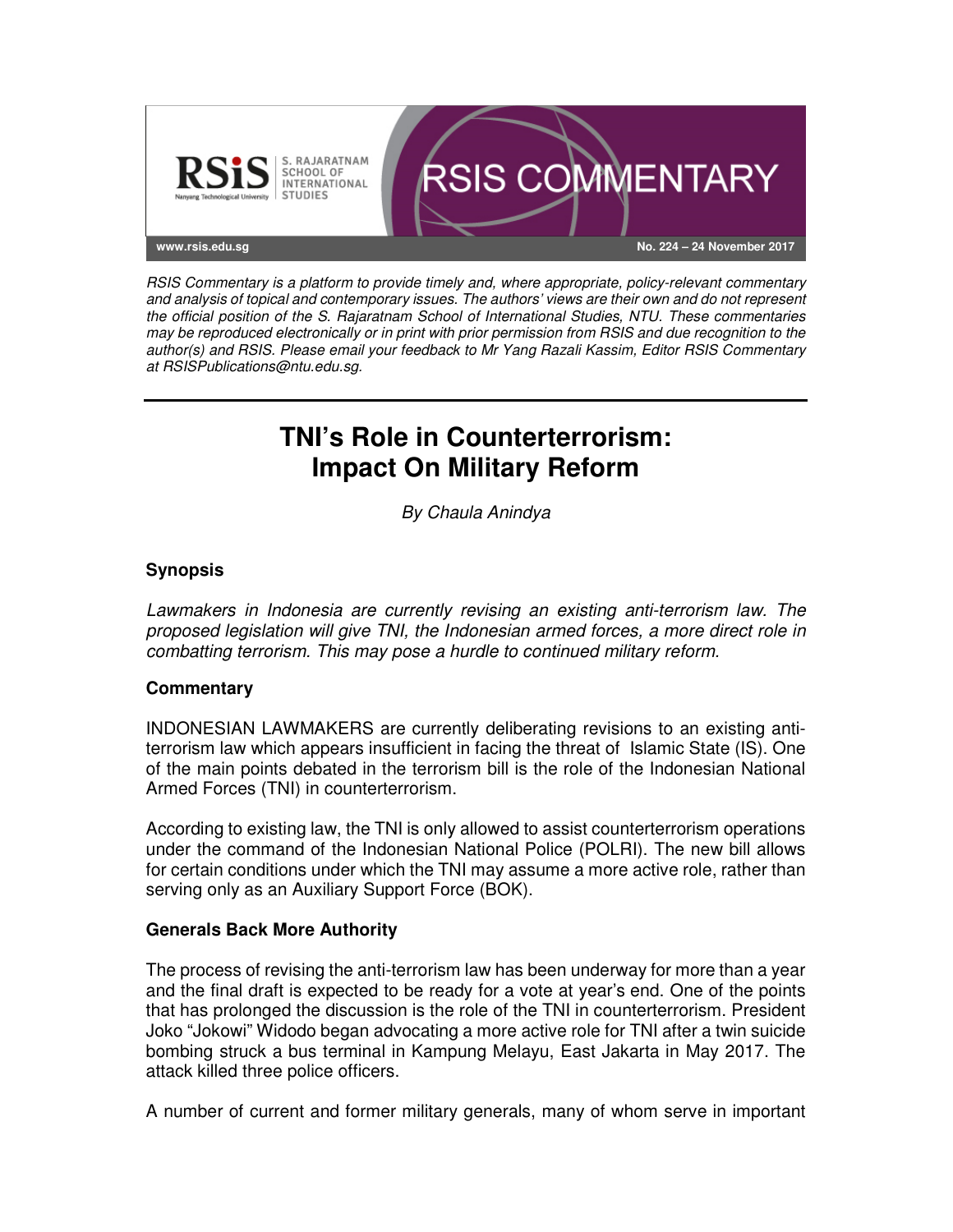posts in the government, have emphasised the importance of the TNI's role in counterterrorism. The TNI commander, Gen. Gatot Nurmantyo, has argued forcefully that terrorism must not be treated as a crime but as a threat to state security. He asserted the impending danger of a "proxy war" where subversive foreign agents will infiltrate Indonesia in a variety of ways, including exploiting the threat of terrorism.

Defence Minister Ryamizard Ryacudu, a retired general, has further asserted that combatting terrorism should not be the exclusive purview of just one agency, as they will be insufficient to the task. This statement might suggest a rebuke of POLRI as they are at the forefront of counterterrorism measures in Indonesia.

### **TNI's Direct Role in Counterterrorism?**

Another retired general, Coordinating Minister for Political, Legal, and Security Affairs Wiranto argued that the TNI should be given a direct role and no longer work as BOK, playing a supporting function. He believed regulations pertaining to TNI involvement in counterterrorism operations should be simplified and made less burdensome so that when the need arises, appropriate forces can be deployed quickly and effectively.

As these generals hold important positions in the defence and security sectors, their opinions about the proper role of the TNI in counterterrorism carry significant weight. However, there is also a base of public support for their ideas.

According to a survey done by Kompas, a leading daily, 93% of respondents supported the TNI having some role in counterterrorism, while 38% supported the idea of TNI autonomy in combating terrorism. More than half or 55% percent of respondents believe the TNI should remain under the command of POLRI, although the number who support autonomy is still significant.

## **TNI's Expanded Role: Inevitable?**

A coalition of civil society groups has been strongly opposed to the TNI's expanded involvement in counterterrorism for fear of human rights abuses and the potential erosion of civilian control of the military. Yet the legislation continues to march forward, with lawmakers confident that the new bill will soon be finalised.

The House's committee chairman on the anti-terrorism bill, Muhammad Syafi'I, has ensured the public that despite this expansion of TNI authority, Indonesia is committed to the rule of law and that law enforcement will remain the responsibility of POLRI.

The revised legislation will first establish that the TNI is no longer limited to serving in a BOK or auxiliary capacity. The exact conditions under which and in what manner the TNI should be given a direct role in counterterrorism will be clarified after the bill is ratified using Peraturan Presiden (Presidential Regulation).

Jokowi will consult with the House of Representatives (DPR) on the terms before issuing the Regulation. This should grant him sufficient leeway to bypass their approval in the future should it be necessary to rapidly deploy the TNI in response to a terror attack.